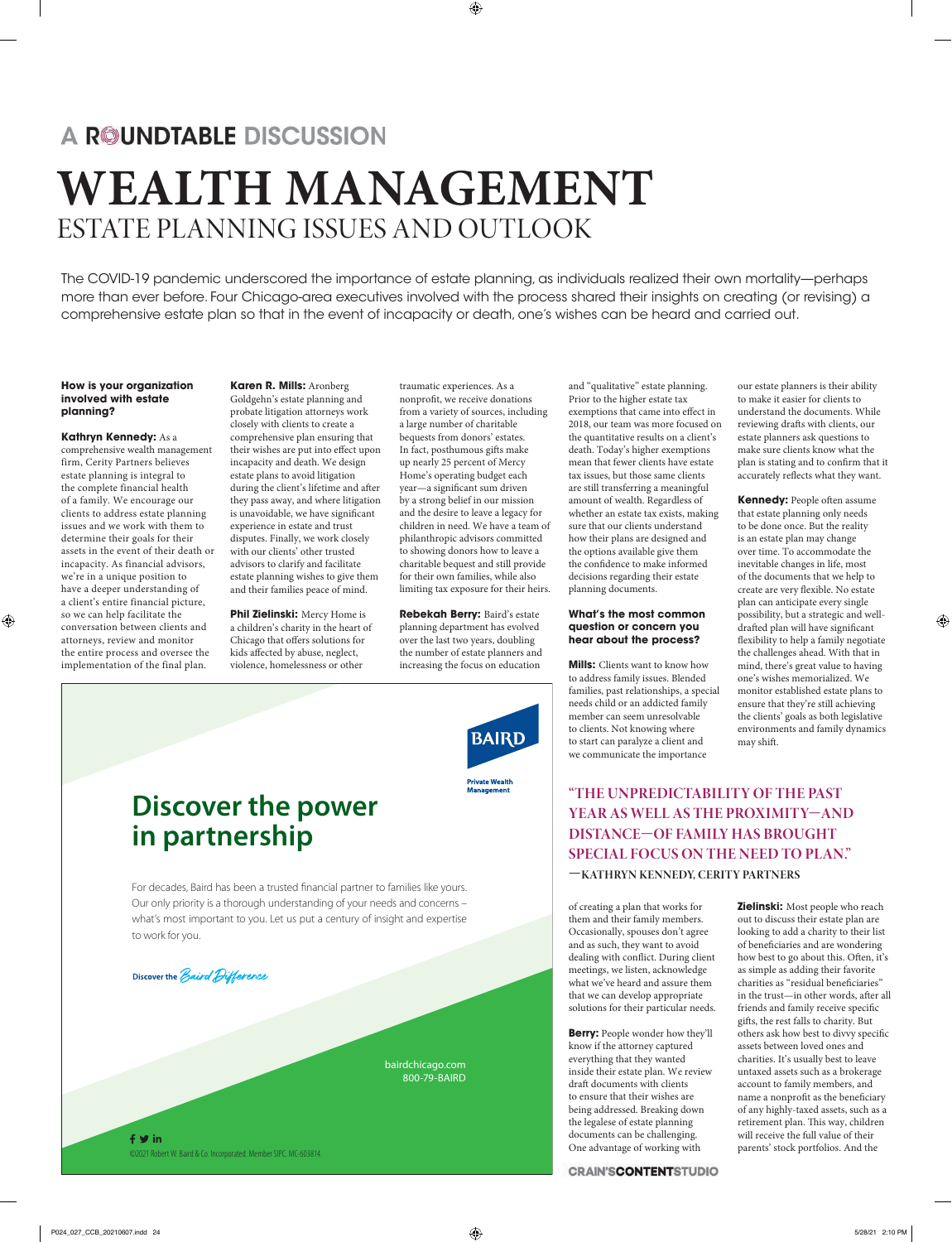

**REBEKAH BERRY**  Associate Branch Manager Baird rberry@rwbaird.com 312-578-2677

favorite tax-exempt nonprofit, rather than Uncle Sam, will receive the entirety of the IRA or 401(k).

### **What typically motivates people to begin the estate planning process? Has that changed since the COVID-19 pandemic began?**

**Berry:** The conversation is typically motivated by a life event such as a marriage, birth of a child, a major trip or death of a close friend or family member. With COVID, there's certainly been an uptick in clients reviewing their circumstances. Advanced health care directives have become a hotter topic—so much so that it's become the momentum starter for many clients to create or update their estate plans.

**Kennedy:** People frequently begin the process after the passing or incapacity of a family member or friend. The unpredictability of the past year as well as the proximity and distance—of family has brought special focus on the need to plan. The pandemic also brought restrictions around access to medical care and made advocating for loved ones a challenge. Estate planning is that practical step people can take now to ensure that their families are taken care of and that their wishes are met. In particular, COVID-19 made us realize that a "healthy" person can suddenly get struck with adversity. So having a plan in place is important for everyone.

**Zielinski:** Big life events will always be drivers of estate planning.

**"IF YOU'RE CHARITABLY INCLINED, YOU SHOULD ABSOLUTELY INCLUDE YOUR FAVORITE NONPROFITS IN YOUR ESTATE PLAN." —PHIL ZIELINSKI, MERCY HOME FOR BOYS & GIRLS**



**KATHRYN KENNEDY**  Partner Cerity Partners kkennedy@ceritypartners.com 312-715-3808

But what we saw at the outset of the pandemic was a new kind of milestone—people across all stages of life were contemplating their own mortality, including how to provide for loved ones and how to make the world a better place for future generations. The past year has been painful and challenging in many ways, but it's allowed us to take stock of what's important. At Mercy Home, we're seeing our own donors recommit to living a life with meaning, and that shows in their

estate planning as well.

**Mills:** Sometimes people are motivated by the fact that they've come into a substantial amount of money, or they read about changes in tax laws and are concerned about how those changes might affect them and their families. The COVID-19 pandemic has significantly increased the number of calls we've received regarding estate planning and estate litigation—so much so that we recently expanded our practice group and opened a second office. The pandemic cast a shadow of uncertainty over our daily lives, and many of us spent time thinking about getting their affairs in order in the event of sickness or worse. COVID produced a rise in estate planning, but we believe many more people still need to plan. Many individuals believe they have too few assets to warrant

a will. Others assume their money will automatically pass to their family members. Both those assumptions are incorrect. Pandemic or no pandemic, the importance of estate planning

cannot be overstated.



**KAREN R. MILLS**  Member Aronberg Goldgehn karen.mills@agdglaw.com 312-923-7330

#### **How can charitable organizations be integrated into estate plans?**

**Zielinski:** If you're charitably inclined, you should absolutely include your favorite nonprofits in your estate plan. This is the easiest way to make a substantial gift to the causes near to your heart. These transformational gifts cost you nothing now, can reduce taxes for your estate and are a terrific way to leave a legacy for future generations. You can name a nonprofit in your will or trust, or as the beneficiary



**PHIL ZIELINSKI** Director - Philanthropy Mercy Home for Boys & Girls phizie@mercyhome.org 312-738-9527

of your IRA, brokerage or bank account. I also recommend talking with your family about your philanthropic plans. When you invite younger generations into the conversation, you're telling them what's important to you, and what you're doing to make the world a better place after you're gone. You're also inviting them to think of something greater than themselves, and to support causes that they believe in.

**Kennedy:** In lieu of a direct bequest, there are also trust vehicles created during the lifetime of a client that produce either

a stream of income to a charity or a pool of money at a specific term of years to a charity. These options have specific income and estate tax benefits. Alternatively, a residual portion of an estate may be earmarked for a designated charity, a family foundation or a donor-advised fund. In the latter two cases, structuring the plan in this manner is a great way for individuals and families to continue a legacy of charitable giving.

**Berry:** Simplicity would say that it's easiest to just name the charity as a beneficiary of an account, preferably a 401(k) or traditional IRA, since the charity doesn't pay income taxes on the distribution. However, simplicity may not achieve the client's goal, especially if the charity is the beneficiary of an account that declines in value over time. Therefore, the attorney may prefer to build the charity into the governing document to ensure that the charitable goal is achieved.

**Mills:** We often suggest naming the charity as the beneficiary of part or all of their IRA or other pension plan. At death, the client's estate will get a charitable deduction for the money going to the charity and the charity, because it's a tax-exempt organization, will not have to pay any income tax when the money is withdrawn.

WHO WE SERVE

**SERVE** 

 $\leq$ 

NHO

WHAT WE DO

 $\leq$  $\overline{C}$ 

**VHAT** 



**ABOUT CERITY PARTNERS** We are an independent, nationwide, employee-owned firm that serves as a financial fiduciary to over 6,000 clients. As one of the largest RIAs in the U.S. (\$33 billion in assets under advisement as of 5/13/21), we have the resources and expertise to help you get from where you are to where you want to be.

Meg Rowley Partner & Chicago Market Leader P: (312) 715-3805 W: ceritypartners.com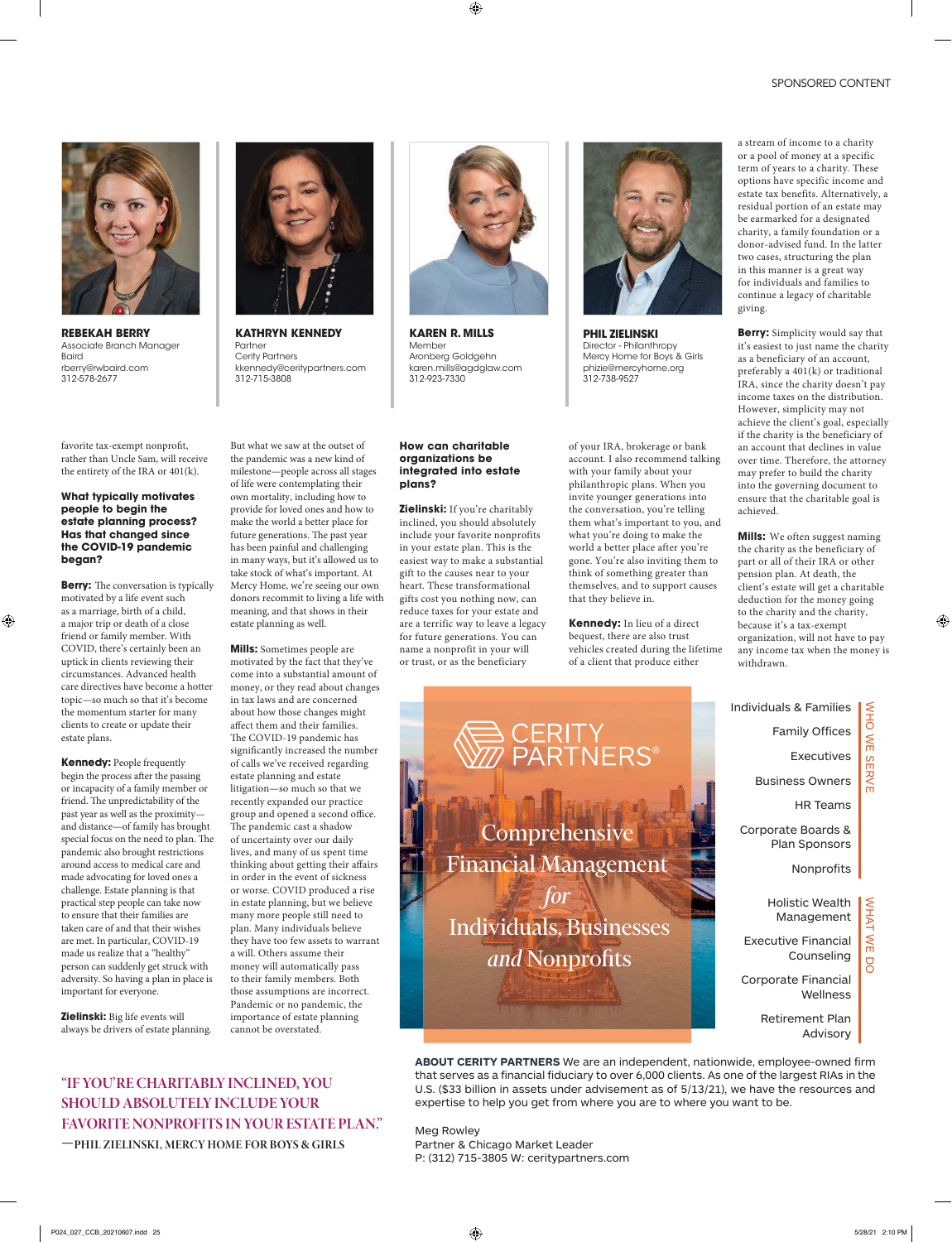## A ROUNDTABLE DISCUSSION

# **WEALTH MANAGEMENT** ESTATE PLANNING ISSUES AND OUTLOOK

### **Will factors such as recent changes in the tax laws and the current low-interest-rate environment affect estate planning?**

**Zielinski:** The 2019 SECURE Act signicantly changed how retirement assets can be left to heirs. As a result of this law, non-spousal IRA or  $401(k)$  beneficiaries will now need to withdraw all funds from retirement accounts within 10 years of the account holder's death. Because these beneficiaries have a shorter timeline to receive IRA distributions, they also miss out on tax deferral for these assets, and compress their tax liability into a decade or less. The good news is that naming your favorite nonprofit as a beneficiary of your retirement account instead of a child or grandchild can be a winwin. You can give a substantial gi to a tax-exempt nonprofit, receive a charitable deduction for your estate and leave other tax-advantaged assets to your loved ones instead.

**Berry:** More than ever, clients are evaluating lifetime wealth

transfer planning strategies, with the expectation that the tax laws will change in 2022. Wealth transfer in a low-interest-rate environment often entails making loans to younger family members at low interest rates. This allows younger family members to use the funds to purchase real estate or marketable securities and have an opportunity to outpace the IRS issued rate, building wealth beyond the repayment amount. Individuals can also use the low-interest-rate environment to generate wealth beyond the IRS assumed rate of return for a certain period. If the investments outperform the assumed interest rate for that particular period, then additional wealth can be transferred to heirs without any gi or estate taxes.

**Mills:** Recent changes that increased the federal estate and gift tax exemption to over \$23 million for a married couple reduced the number of families subject to federal estate taxes. But in Illinois, estate taxes begin at \$4 million for individuals and \$8

million for couples—so a much lower exemption amount. Current low interest rates provide many opportunities to shift income and capital to junior generations without an estate or gift tax cost. Current inflation concerns may cause interest rate increases which

**"CLIENTS ARE EVALUATING LIFETIME WEALTH TRANSFER PLANNING STRATEGIES, WITH THE EXPECTATION THAT THE TAX LAWS WILL CHANGE IN 2022."** 

**— REBEKAH BERRY, BAIRD**

will reduce the effectiveness of many of today's popular strategies. This puts an increased emphasis on taking current action to take advantage of these lower rates while they are still available.

**Kennedy:** Significant changes to estate tax laws are part of proposed tax legislation for individuals and families. These changes, combined with the current low-interest-rate environment create an urgent

opportunity to plan now for issues such as a reduction in the lifetime estate and gift tax exemption. Tools like interfamily loans, grantor-retained annuity trusts and intentionally defective grantor trusts are at risk of being diminished as attractive opportunities to reduce

estate tax. Every client with a current or potential net worth above \$7 million should sit down with their team to evaluate how to best meet their needs and goals.

### **What planning measures should small business owners, in particular, have in place to protect their business and the assets?**

**Kennedy:** Business owners often focus on running the dayto-day operations of their business and overlook making plans to best preserve their legacy upon death, retirement or disability. We establish a succession plan with our clients—whether it's a transfer of ownership through an outright sale or an agreement with partners or employees. Plans like these can include life insurance on key employees, buy-sell agreements and other ownership arrangements that can be tailored to your business needs.

**Mills:** Business owners should take steps to ensure that business liabilities don't put their personal assets at risk. First and foremost, they should utilize business entities to separate their personal assets from business liabilities. In connection with estate planning, they should consider comprehensive asset protection planning which may include setting up a family limited partnership or family limited liability company in which other family members or trusts for their benefit—are partners/members.

**Berry:** Business owners should consider a "base" comprehensive estate plan layered with additional documents such as articles of incorporation, buy-sell agreement(s), and shareholder agreement(s). They should discuss asset protection planning strategies with their estate-planning attorney prior to the business creation, so that the attorney can weigh options such as a domestic asset protection trust to prevent creditors from being able to attach themselves to the trust assets.

**Zielinski:** We have a number of family businesses interested in creating a charitable remainder trust. These vehicles allow you to provide a steady stream of income for yourself or your loved ones during life, and leave a charitable bequest to your favorite charity upon your passing. And because a CRT is an irrevocable gift, you'll be eligible for a charitable deduction in the year of the gift as well.

### **Estate planning can be an overwhelming topic; how should an individual begin?**

**Berry:** We focus on a four-stage, iterative process that begins with an in-depth education phase followed by a review of draft documents. Once the client's estate plan has been updated or implemented, we create a flow chart of the estate plan to be used in future annual meetings and future family meetings. My advice to individuals is to get educated and set up a meeting with an attorney, and to give yourself a deadline. I recommend having a net worth statement generated out of your financial plan and preparing a contact list of family members, friends and charities that you want to include in your estate plan. Also, be prepared to discuss your family values and goals, as this information will guide the attorney in drafting the documents.

**Zielinski:** The first thing to remember is that estate planning is for everyone – not just the wealthy. Step two is to reach out to an estate planning attorney to discuss your needs and build a team of advisors, if needed. In the past decade, a number of online resources have become available for basic estate planning. But for the vast majority of people, an attorney is the way to go. There's a cost associated with this on the front end, of course, but because you'll receive individualized service and expertise, it's almost always worth it.

**Kennedy:** The first step is to start the conversation. We believe that estate planning is important to address in our first year of work with a new client. At Cerity

**Aronberg Goldgehn** announces the opening of a new office in Wheaton and welcomes Karen R. Mills and Amanda M. Zannoni to its **Estate Planning, Probate and Trust Litigation practice** 



330 NORTH WABASH AVENUE **SUITE 1700** CHICAGO, ILLINOIS 60611



301 SOUTH COUNTY FARM ROAD SUITE F<br>WHEATON, ILLINOIS 60187